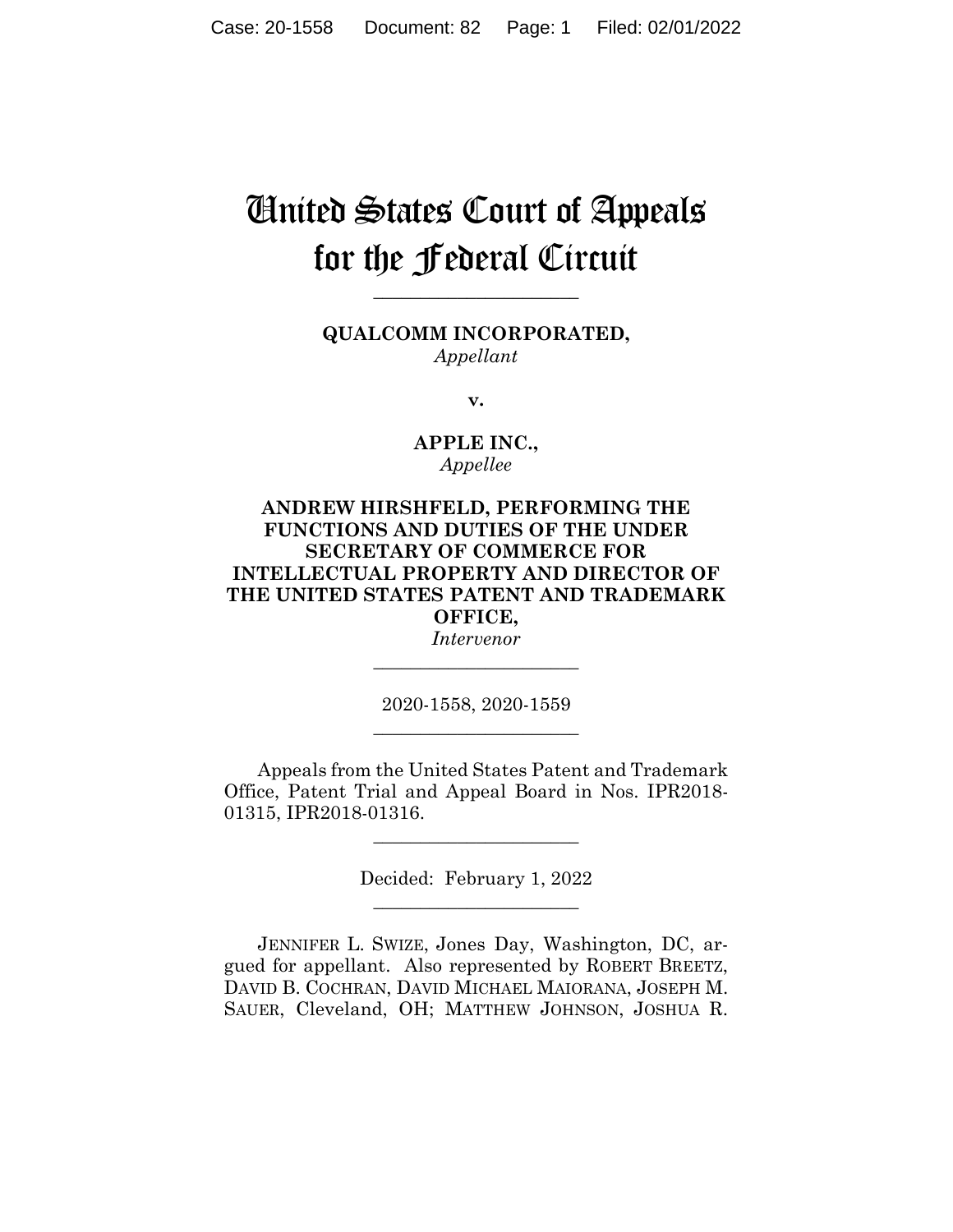NIGHTINGALE, Pittsburgh, PA; ISRAEL SASHA MAYERGOYZ, Chicago, IL.

 LAUREN ANN DEGNAN, Fish & Richardson PC, Washington, DC, argued for appellee. Also represented by MICHAEL JOHN BALLANCO, CHRISTOPHER DRYER; WHITNEY REICHEL, Boston, MA.

 MAUREEN DONOVAN QUELER, Office of the Solicitor, United States Patent and Trademark Office, Alexandria, VA, argued for intervenor. Also represented by THOMAS W. KRAUSE, ROBERT J. MCMANUS, FARHEENA YASMEEN RASHEED.

Before TARANTO, BRYSON, and CHEN, *Circuit Judges*.

 $\mathcal{L}_\text{max}$  and  $\mathcal{L}_\text{max}$  and  $\mathcal{L}_\text{max}$  and  $\mathcal{L}_\text{max}$ 

## CHEN, *Circuit Judge*.

Qualcomm Inc. (Qualcomm) appeals from two related *inter partes* review (IPR) decisions of the Patent Trial and Appeal Board (Board) finding several claims of Qualcomm's U.S. Patent No. 8,063,674 ('674 patent) unpatentable under 35 U.S.C.  $\S 103.1$  To reach its unpatentability finding, the Board relied on a ground raised by Apple Inc. (Apple) that relied in part on applicant admitted prior art (AAPA)—here, statements in the challenged patent

<sup>1</sup> Congress amended §§ 102 and 103 when it passed the Leahy-Smith America Invents Act (AIA). Pub. L. No 112-29, §§ 3(b), 3(c), 125 Stat. 284, 287 (2011). Because the application that led to the '674 patent has never contained a claim having an effective filing date on or after March 16, 2013 (the effective date of the statutory changes enacted in 2011), or a reference under 35 U.S.C. §§ 120, 121, or 365(c) to any patent or patent application that ever contained such a claim, the pre-AIA §§ 102 and 103 apply. *Id.* § 3(n)(1), 125 Stat. at 293.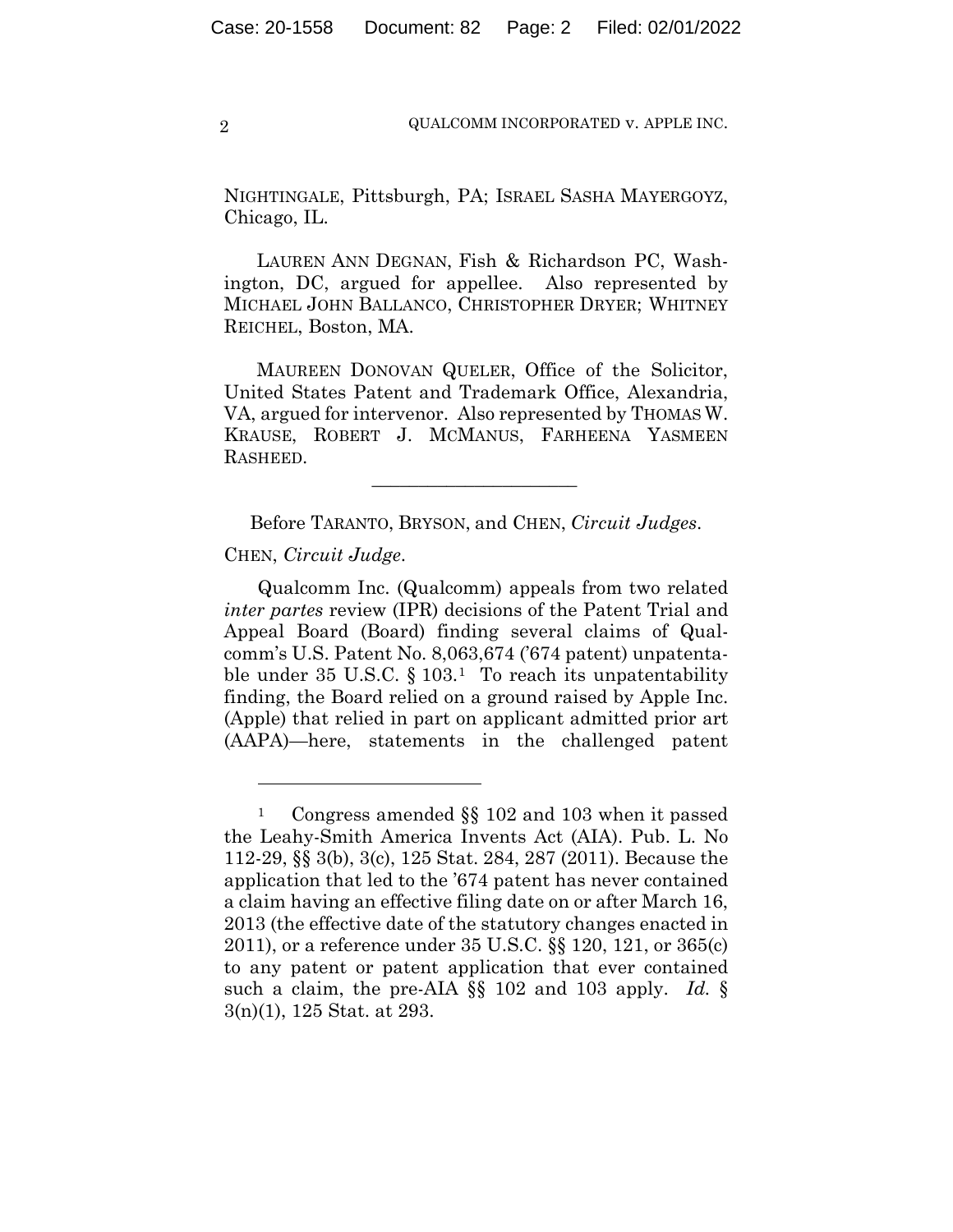acknowledging that most of the limitations of the patent's claims were already known—and a prior art patent. Qualcomm argues the Board's reliance on AAPA runs afoul of 35 U.S.C. § 311(b), which limits an *inter partes* review petitioner to challenge claims as unpatentable "only on a ground that could be raised under section 102 or 103 and *only on the basis of prior art consisting of patents or printed publications*." § 311(b) (emphasis added). Because we agree with Qualcomm that the Board erred in concluding that AAPA constitutes "prior art consisting of patents or printed publications" under § 311(b), we vacate the Board's decision. We remand for the Board to determine whether Apple's petition nonetheless raises its § 103 challenge "*on the basis* of prior art consisting of patents or printed publications." § 311(b) (emphasis added).

#### BACKGROUND

### A

Qualcomm owns the '674 patent, which is directed to integrated circuit devices with power detection circuits for systems with multiple supply voltages. *See* '674 patent at Abstract, col. 1 ll. 6–8. According to the '674 patent, modern integrated circuits often contain multiple networks operating at different supply voltages. *See id.* at col. 1 ll. 22– 25. For example, a core logic network may operate at a lower voltage, and an input/output network may simultaneously operate at a higher voltage. *See id.* Such a system can save power by allowing the broader circuit to power down a network, like the core logic network, when it is not needed. *See id.* at col. 1 ll. 26–40.

The patent describes "level shifters" that communicate between the input/output devices and the core devices. *See id.* at col. 1 ll. 28–29. When the core devices are powered down, the connection between the core and input/output network through the level shifters can lead to problems. One such problem is stray currents causing the level shifters to trigger the input/output devices for transmission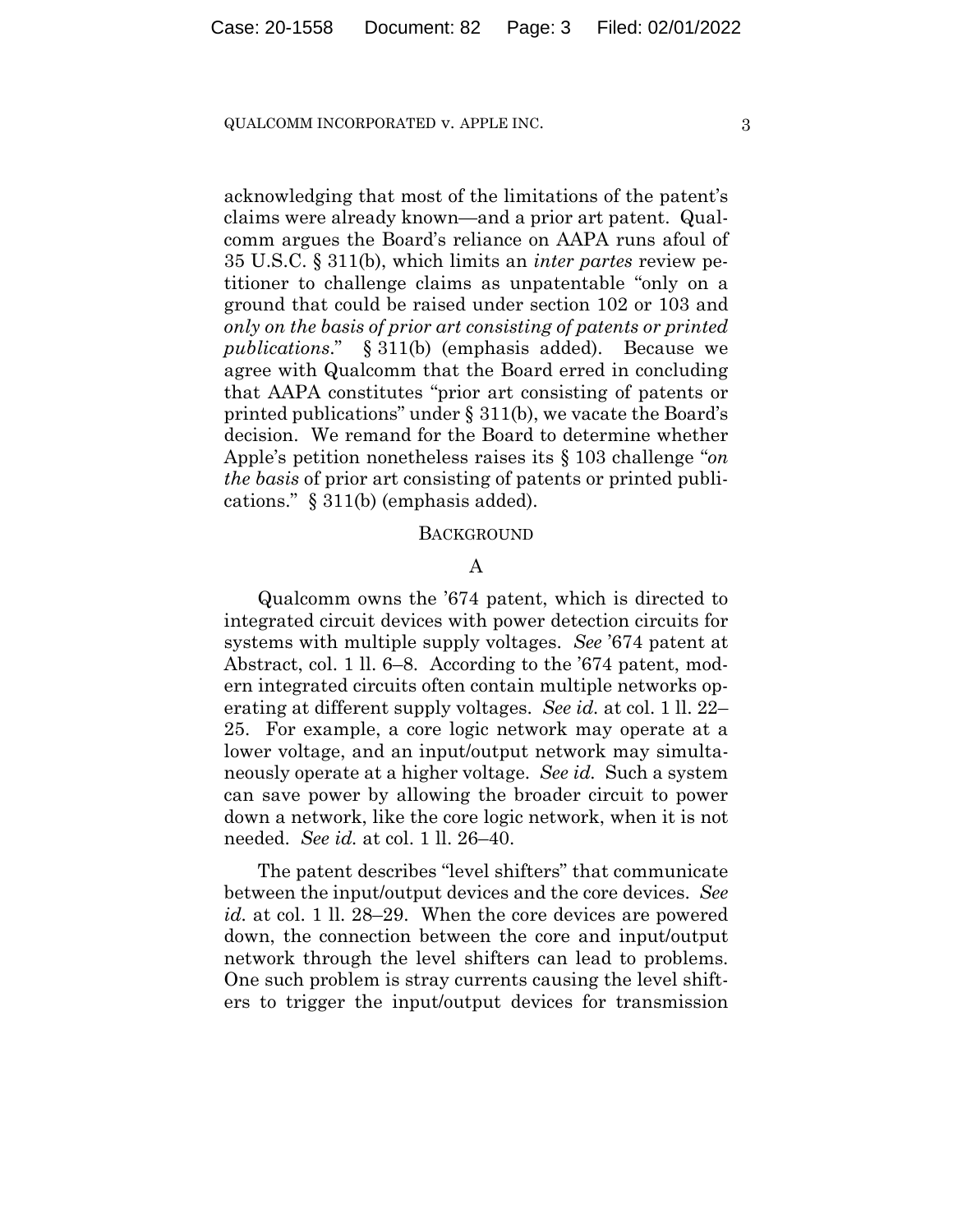resulting in erroneous output signals from the circuit. *See id.* at col. 1 ll. 29–40.

The '674 patent describes a prior art method to remedy the stray current problem. The Background states that power-up/down detectors can be used to generate a poweron/off-control (POC) signal internally that instructs the input/output devices when the core devices are shut down. *See id.* at col. 1 ll. 55–58. Figure 1 of the patent depicts a "prior art" "standard POC system" with a power-up/down detector 100:



# *Id.* at Figure 1.

The patent asserts that there are problems with the prior art solution in Figure 1. For example, when the input/output power supply 104 is on and the core power is off, powering up the core results in "a period in which all three transistors [M1-M3] within power up/down detector 100 are on," causing "a significant amount of current to flow from [input/output] power supply 104 to ground." *Id.* at col. 2 ll. 21–29. The '674 patent recognizes that "decreas[ing] the sizes of the transistors M1-M3" can physically limit this "glitch current" or leakage but notes that smaller transistors may reduce detection sensitivity or result in "longer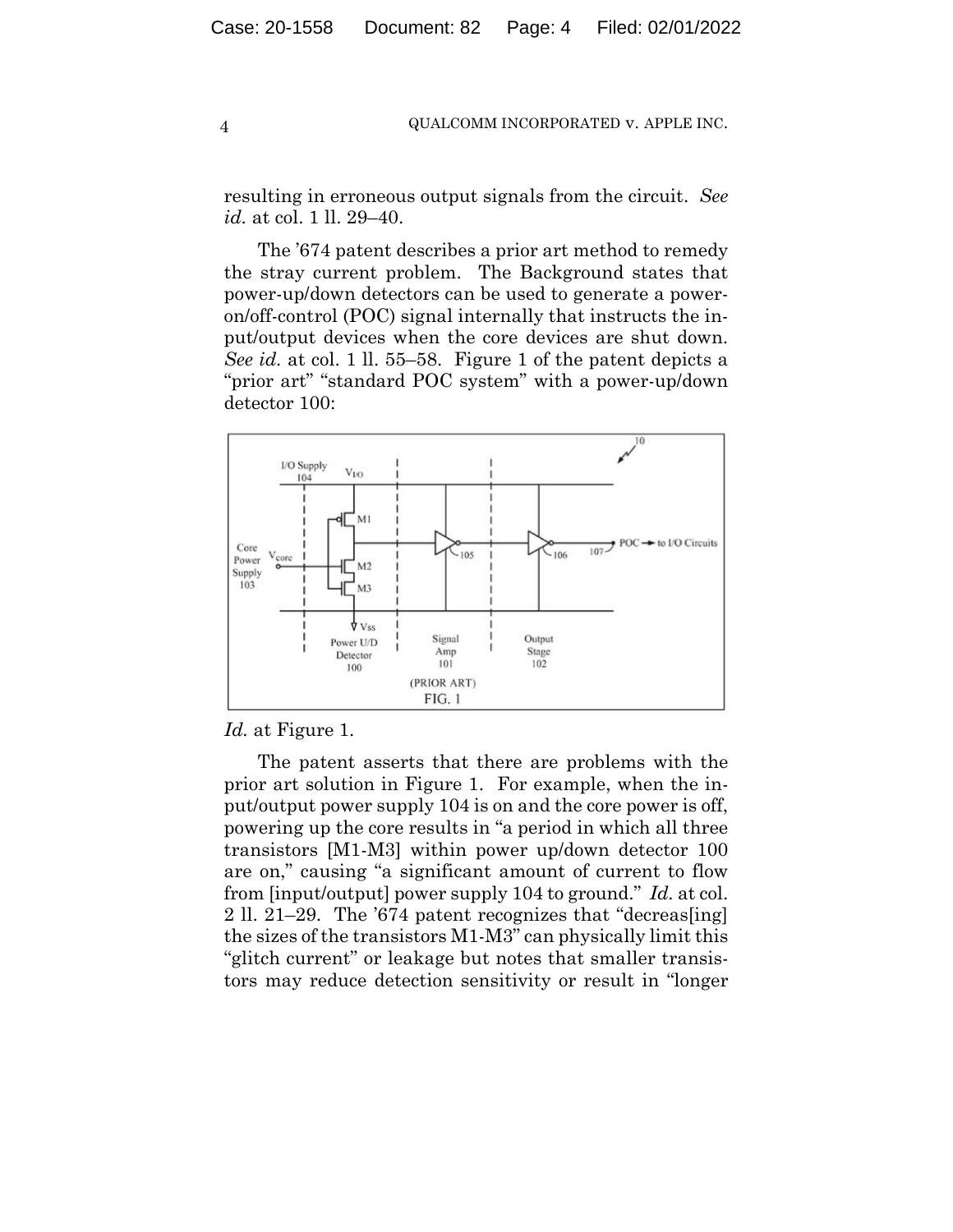processing time for power-up/down events." *Id.* at col. 2 ll. 31–39; *see also id.* at col. 2 l. 63–col. 3 l. 11.

The '674 patent avoids these problems by adding a feedback network to increase detection speed. *See id.* at col. 6 ll. 25–28. Specifically, as depicted in Figure 4, the '674 patent includes power-up transistor M8. Transistor M8 transitions from on to off during power-up and from off to on during power-down. *See id.* at col. 6 ll. 12–18, 21–28. When M8 is off, the current capacity of the power-up/down detector is reduced. When M8 is on, the power-up/down detector has increased current capacity resulting in quicker detection of the core powering down. *See id*.

Claims 1, 2, 5–9, 12, 13, and 16–22 of the '674 patent are at issue on appeal. Claim 1, reproduced below, is illustrative of the claimed invention:

1. A multiple supply voltage device comprising:

a core network operative at a first supply voltage; and

a control network coupled to said core network wherein said control network is configured to transmit a control signal, said control network comprising: an up/down (up/down) detector configured to detect a power state of said core network; processing circuitry coupled to said up/down detector and configured to generate said control signal based on said power state;

one or more feedback circuits coupled to said up/down detector, said one or more feedback circuits configured to provide feedback signals to adjust a current capacity of said up/down detector;

at least one first transistor coupled to a second supply voltage, the at least one more first transistor being configured to switch on when said first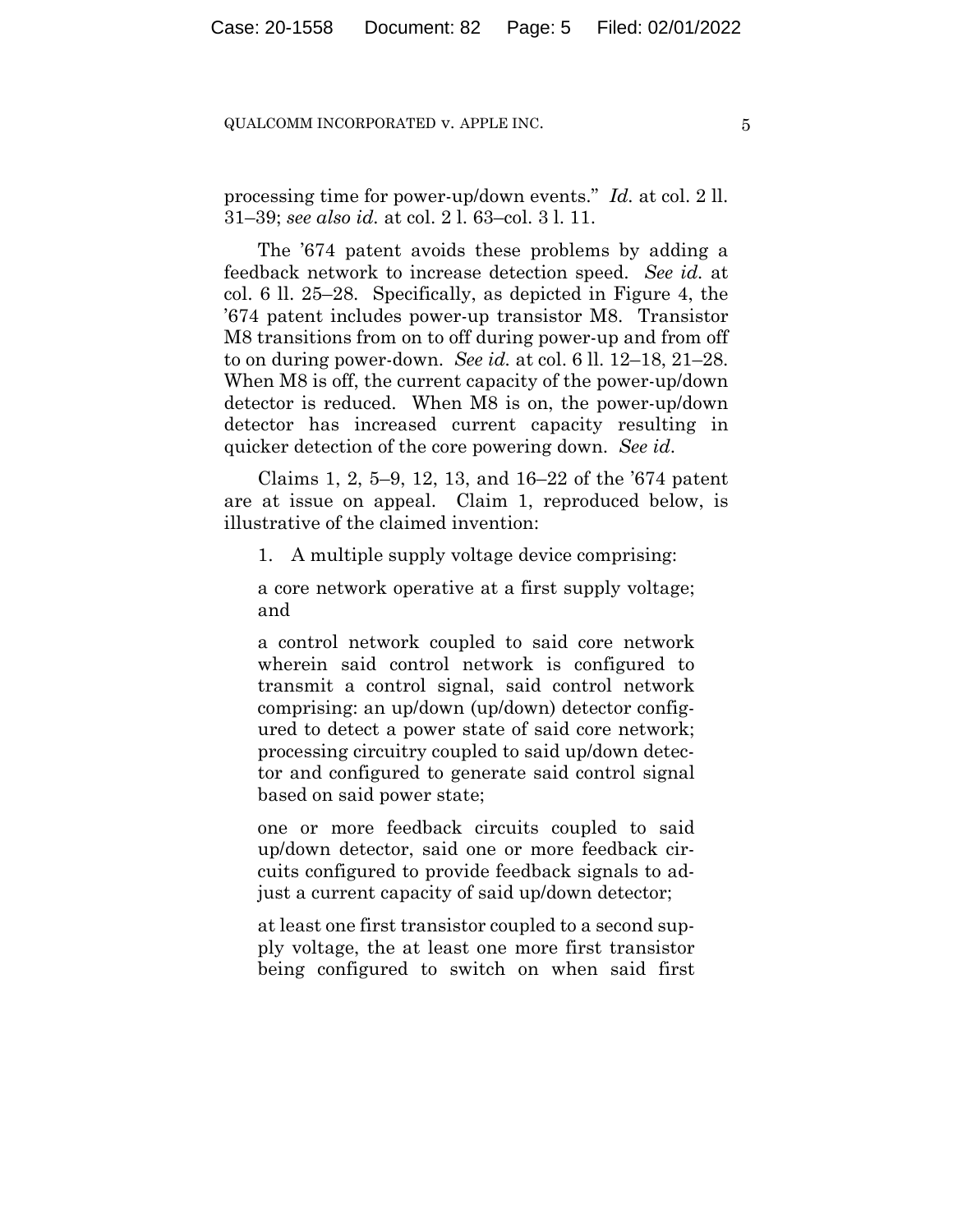supply voltage is powered down and to switch off when said first supply voltage is powered on;

at least one second transistor coupled in series with the at least one first transistor and coupled to said first supply voltage, the at least one second transistor being configured to switch on when said first supply voltage is powered on and to switch off when said first supply voltage is powered down;

at least one third transistor coupled in series between the at least one first transistor and the at least one second transistor.

'674 patent at claim 1.

# B

Apple filed two petitions for *inter partes* review2 based on the same two grounds but each challenging different sets of claims in the '674 patent. In ground 1, Apple challenged the claims as unpatentable under § 103 in view of Steinacker<sup>3</sup>, Doyle,<sup>4</sup> and Park.<sup>5</sup> In its final written decision, the Board found that Apple had not proven with this ground the unpatentability of the challenged claims.

Apple's second ground relied on AAPA—Figure 1 and its accompanying description in the '674 patent—in view of Majcherczak.6 Like the '674 patent, Majcherczak relates to "integrated circuit[s] using at least two power supply

<sup>&</sup>lt;sup>2</sup> IPR2018-01315 and IPR2018-01316.<br><sup>3</sup> U.S. Patent No. 7,279,943.

<sup>4</sup> U.S. Patent No. 4,717,836.

<sup>5</sup> J. C. Park and V. J. Mooney III, Sleepy Stack Leakage Reduction, 14 IEEE Transactions on Very Large Scale Integration (VLSI) Systems 11, 1250–63 (2006) (J.A. 1247– 60).

<sup>6</sup> U.S. Patent Application Publication No. 2002/0163364.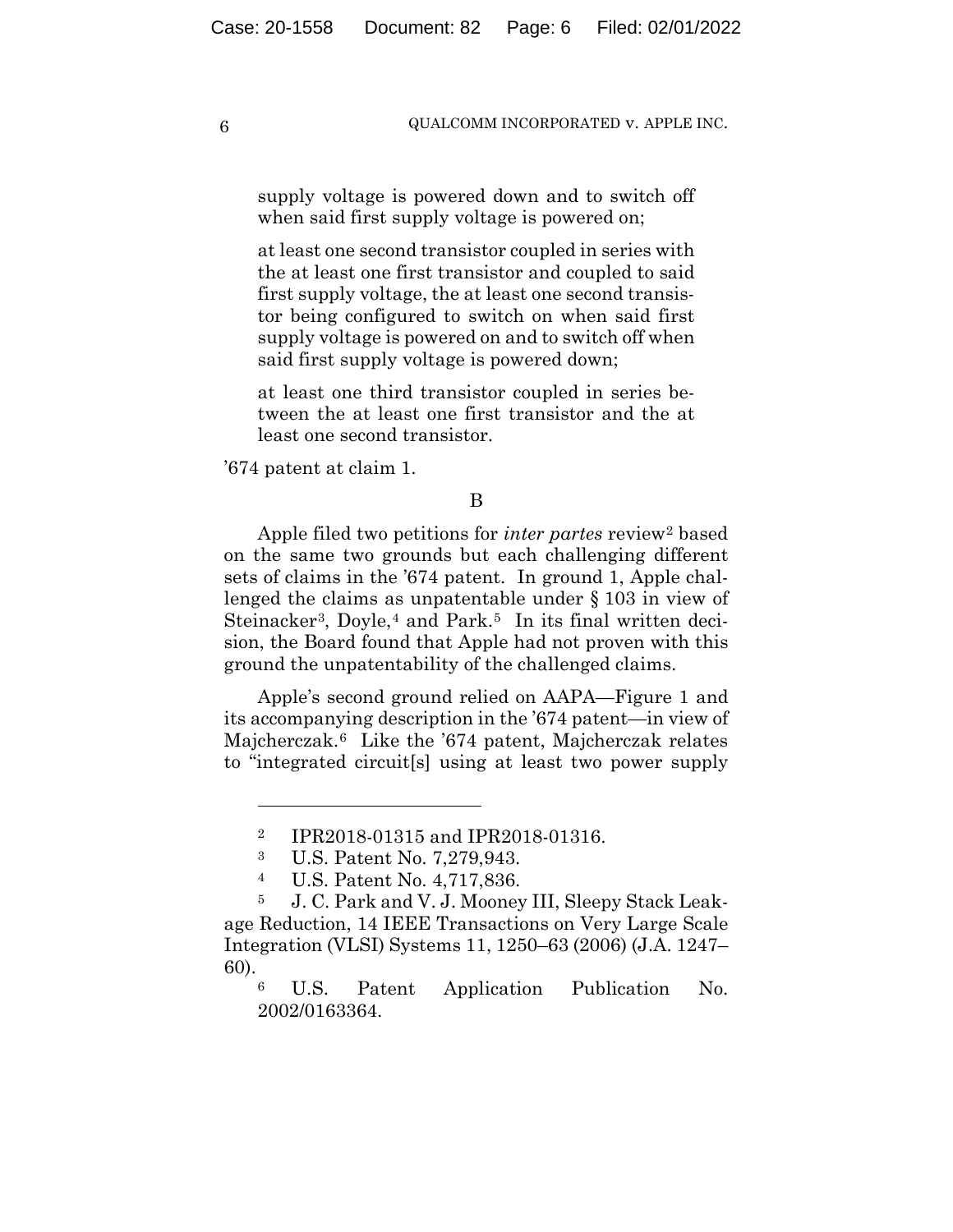voltages." Majcherczak ¶ 1. Majcherczak discloses a voltage detection device that detects, among other things, when the core voltage is powered down. Apple argued that a skilled artisan would have found it obvious to integrate Majcherczak's feedback transistor into the POC system described as prior art by the '674 patent, as shown below:



# AAPA + Majcherczak POC System

Qualcomm conceded that the combination of AAPA and Majcherczak teaches each element of the challenged claims, *see Apple Inc. v. Qualcomm Inc.*, IPR2018-01315, - 01316, 2020 Pat. App. LEXIS 5250, \*28 (P.T.A.B. Jan. 3, 2020) (*Board Op.*); J.A. 385–86, but challenged Apple's use of AAPA. Qualcomm argued that such patent owner admissions cannot be used to challenge the validity of a patent in *inter partes* review. *See Board Op.* at \*15–17; J.A.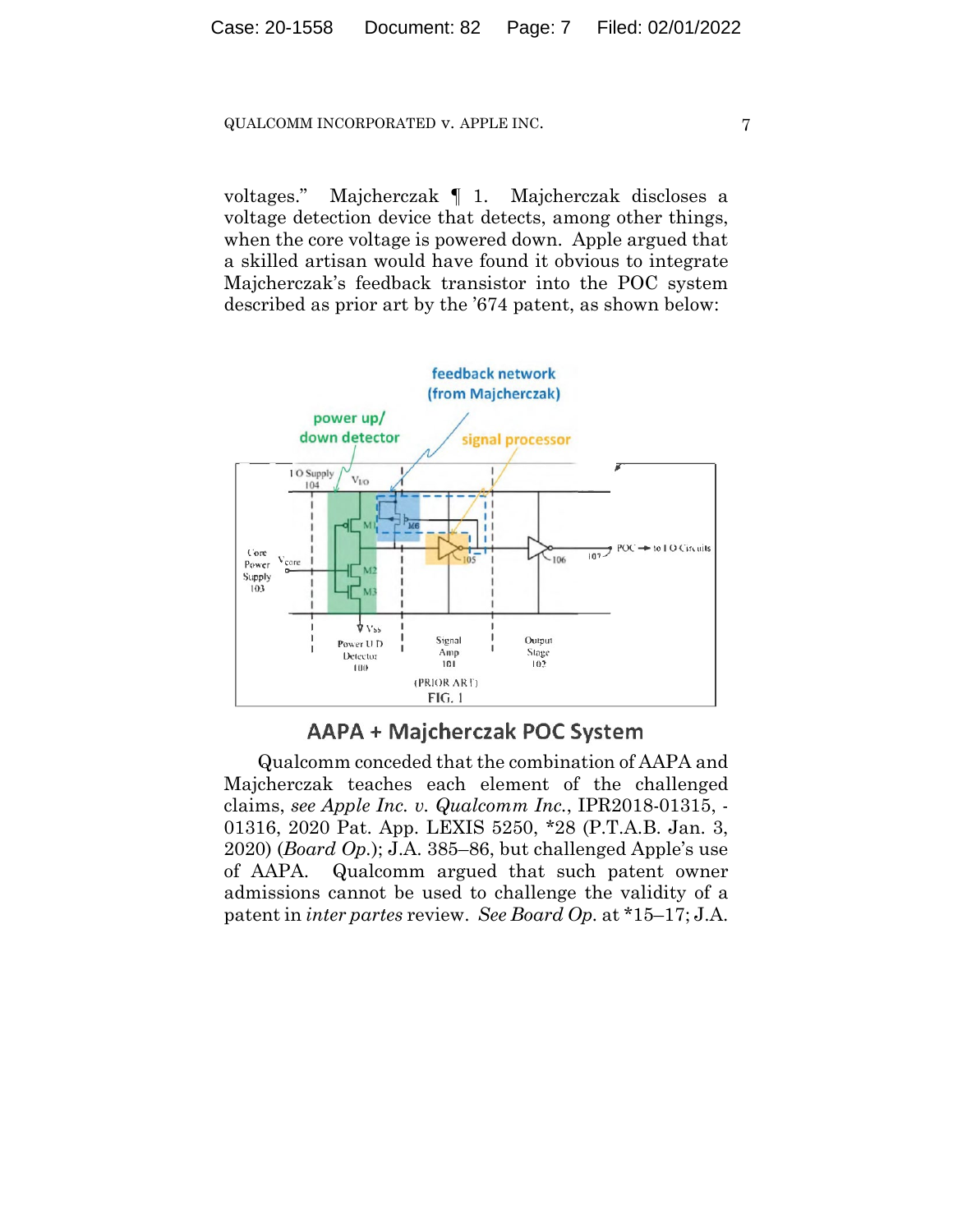403.7 The Board disagreed. *See Board Op.* at \*18–19 ("Because AAPA is admitted to be prior art and is found in the '674 patent, it can be used to challenge the claims in an *inter partes* review."). Underpinning the Board's analysis was its conclusion that, under 35 U.S.C. § 311(b), "prior art consisting of patents or printed publications" includes AAPA because it is prior art contained in a patent. *See id.*  at \*19. Having decided that Apple's use of AAPA was proper under the statute, the Board found that the AAPA with Majcherczak rendered the challenged claims unpatentable as obvious.

Qualcomm timely appeals. We have jurisdiction under 28 U.S.C. § 1295(a)(4)(A).

#### DISCUSSION

This appeal concerns the use of AAPA in *inter partes*  review.8 Qualcomm, Apple, and the United States Patent and Trademark Office (PTO) each offer competing views of the propriety of AAPA's role in *inter partes* review and differing interpretations of the phrase "prior art consisting of patents or printed publications" in § 311(b).

Qualcomm initially argued that AAPA may not be considered in *inter partes* review. *See* Appellant's Br. 20 ("[A] purported admission in the patent that is the subject [of] an *inter partes* review cannot be used to challenge claims in the IPR."). Qualcomm explained that  $\S 311(b)$ 

<sup>7</sup> Qualcomm also challenged Apple's alleged motivation to combine Majcherczak with AAPA. *See Board Op.* at \*33. Qualcomm does not raise this challenge on appeal.

<sup>8</sup> Qualcomm initially raised a challenge to the constitutionality of the Board, *see* Appellant's Br. 34–35, but after the Supreme Court issued its decision in *United States v. Arthrex, Inc.*, 141 S. Ct. 1970 (2021), Qualcomm withdrew its request for relief on that basis, *see* ECF No. 70.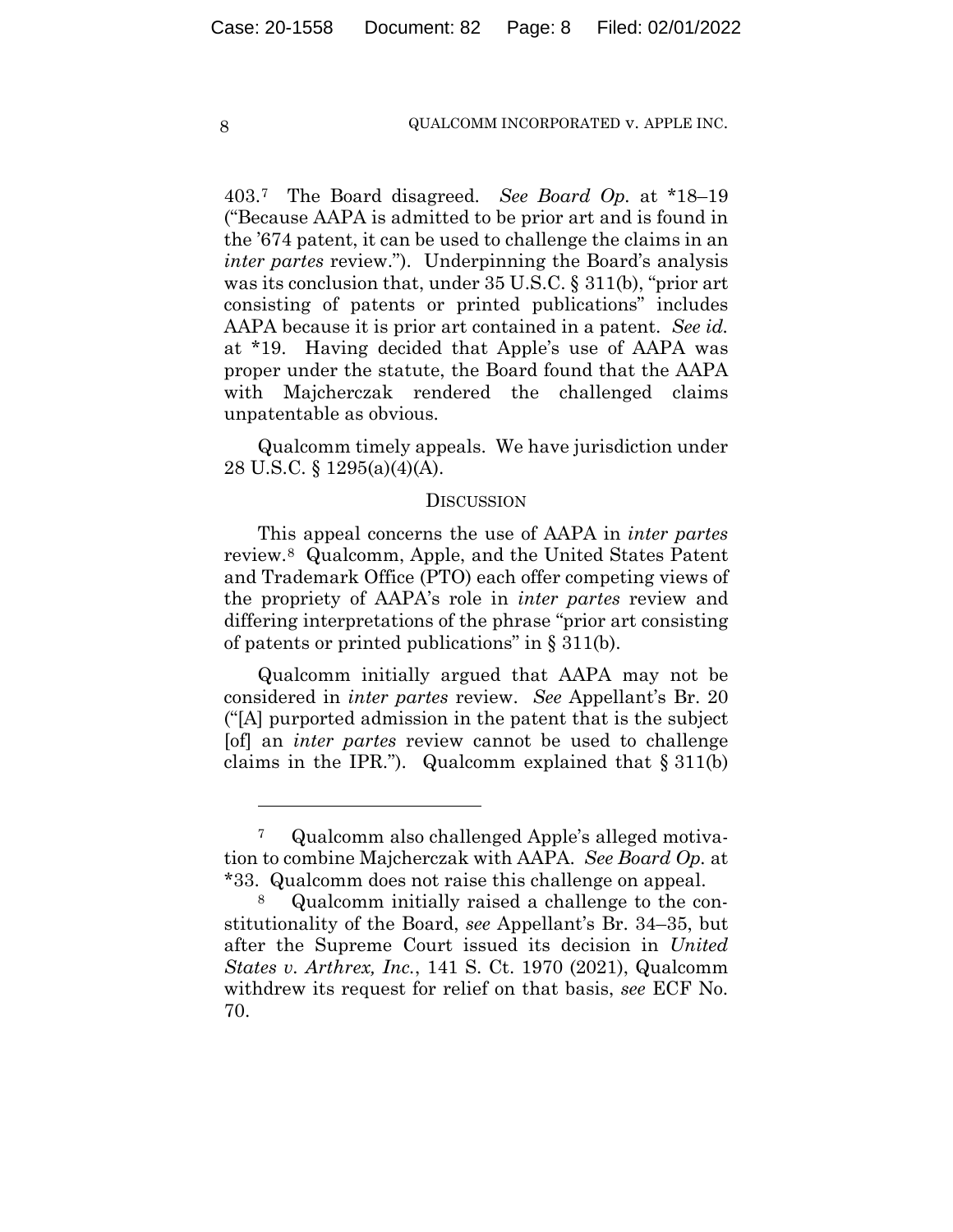requires any ground in an *inter partes* review to be based only on prior art patents or prior art printed publications. *See id.* at 24. Finding no support in § 311(b) for the use of AAPA, Qualcomm posited that the statute precludes any and all use of a patent owner's admissions in *inter partes*  review. *See id.* at 24–25. Qualcomm, however, softened its position in reply, acknowledging that "general knowledge and non-Section 311(b) art [e.g., AAPA] may have a role to play in IPR proceedings," Appellant's Reply Br. 15, but Qualcomm maintained its position that AAPA may not form "the basis" of a ground in an *inter partes* review. *See id.* at 14–15.

According to Apple, Qualcomm's theory impermissibly rewrites "prior art consisting of patents or printed publications" as "prior-art patents" or "prior-art publications." *See* Appellee's Br. at 27. Apple read § 311(b) to permit the use of any "prior art" "consisting of patents or printed publications." *See id.* at 24–25. In other words, Apple argued that any "prior art"—including AAPA—that is contained in any patent or printed publication, regardless of whether the document itself is prior art, can be used as a basis for a challenge in *inter partes* review.

The PTO, for its part, asked us to remand so the Board may apply the Director's guidance on the "Treatment of Statements of the Applicant in the Challenged Patent in Inter Partes Reviews Under § 311(b)" (Guidance).9 *See*  PTO Br. 8–9; *see also* J.A. 4530–38 (Guidance) The Guidance agrees with Qualcomm that AAPA does not fall within "prior art consisting of patents or printed publications" under § 311(b). *See* Guidance at 3–4. Yet the Guidance reads our caselaw to permit the use of AAPA in *inter partes* review as evidence of the general knowledge of a skilled artisan. *See id.* at 4–5. As the Guidance

<sup>&</sup>lt;sup>9</sup> The Director issued the Guidance on August 18, 2020, after the Board's final written decisions in this case.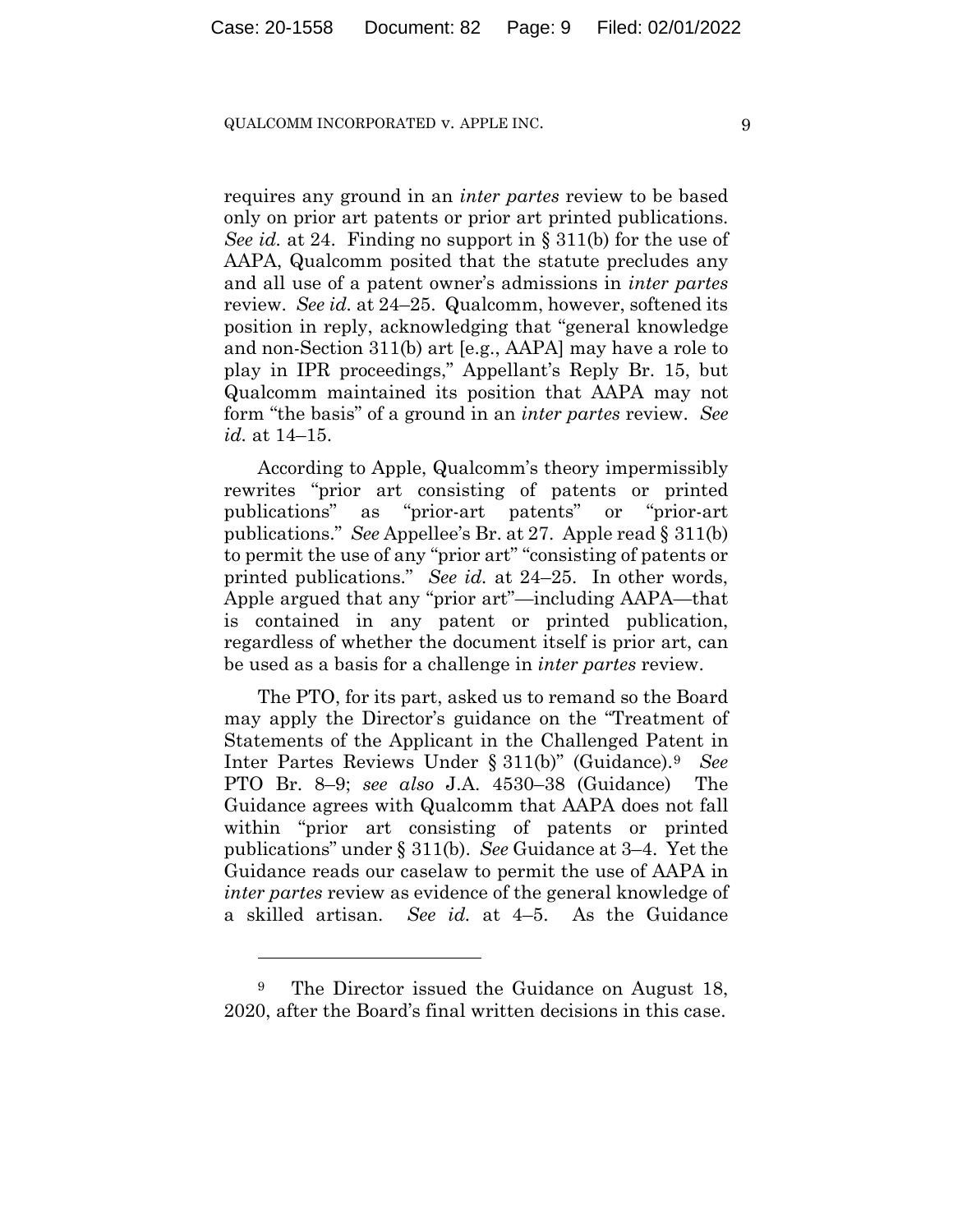understands permissible uses of that knowledge to include supplying a missing claim limitation or supporting a motivation to combine, it concludes that AAPA may likewise be used for these purposes. *See id.* at 6–7. The PTO, however, stops short of taking a position as to whether Apple's reliance on AAPA in this case is impermissible, because, as argued by Qualcomm, the AAPA in this case plays such a large role in the validity challenge that it forms "the basis" of the ground. The PTO urges us to remand that inquiry to allow Board to address that question in the first instance.

# A

The parties' main argument on appeal focuses on whether AAPA constitutes "prior art consisting of patents or printed publications" under  $\S$  311(b) such that it may form "the basis" of a ground in *inter partes* review. We hold that it does not.

Our analysis begins with Section 311(b) of the Patent Act:

Scope.—

A petitioner in an inter partes review may request to cancel as unpatentable 1 or more claims of a patent only on a ground that could be raised under section 102 or 103 and only on the basis of prior art consisting of patents or printed publications.

The language of § 311(b) limits "the basis" of any "ground" in an *inter partes* review to "prior art consisting of patents or printed publications."

We agree with Qualcomm and the PTO that the "patents or printed publications" that form the "basis" of a ground for *inter partes* review must themselves be prior art to the challenged patent. That conclusion excludes any descriptions of the prior art contained in the challenged patent. This interpretation is consistent with prior judicial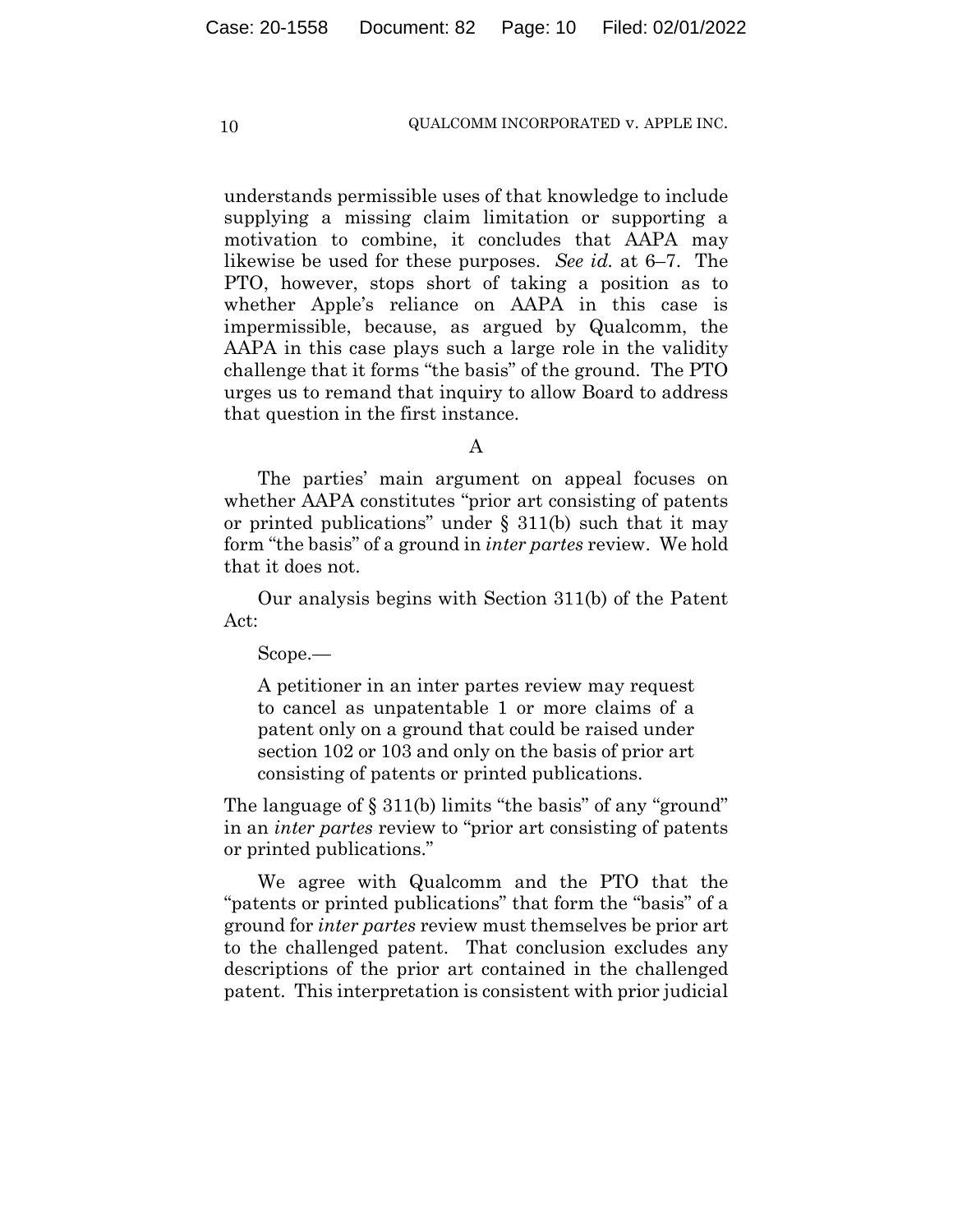interpretations of the statute and represents a more natural reading of § 311(b).

Both the Supreme Court and this court have previously understood the "patents and printed publications" referenced in § 311(b) to themselves be prior art. *See Return Mail, Inc. v. U.S. Postal Serv.*, 139 S. Ct. 1853, 1860 (2019) ("First, the 'inter partes review' provision permits 'a person' other than the patent owner to petition for the review and cancellation of a patent on the grounds that the invention lacks novelty or nonobviousness in light of 'patents or printed publications' *existing at the time of the patent application.*" (emphasis added) (quoting § 311(b)); *Regents of the Univ. of Minn. v. LSI Corp.*, 926 F.3d 1327, 1335 (Fed. Cir. 2019) ("Before IPR can be instituted, a person must file a petition challenging the validity of one or more patent claims under § 102 or § 103 *on the basis of prior art patents or printed publications*." (emphasis added)), *cert. denied*, 140 S. Ct. 908 (2020).

This understanding aligns with prior judicial interpretations of identical language—"prior art consisting of patents or printed publications"—in a similar statute, 35 U.S.C. § 301(a), as excluding patents which themselves are not prior art. *See In re Lonardo*, 119 F.3d 960, 966 (Fed. Cir. 1997). In *Lonardo*, the parties disputed whether obviousness-type double patenting based on a non-prior art patent was available as a challenge in *ex parte*  reexamination. *See id.* at 965. *Lonardo* held that it was permissible for the challenger to rely on a non-prior art patent in *ex parte* reexamination under § 303(a), not § 301(a), because § 303(a) permits the Director to institute a reexamination after "consideration of *other* patents or printed publications." *See id.* at 966 (quoting § 303(a)) (emphasis added). While *Lonardo* did not directly address AAPA, it distinguished § 303(a) from § 301(a) by noting that the former "is not specifically limited to prior art patents or printed publications," and referred to the latter as describing "*prior art* submitted by a third party." *See id.*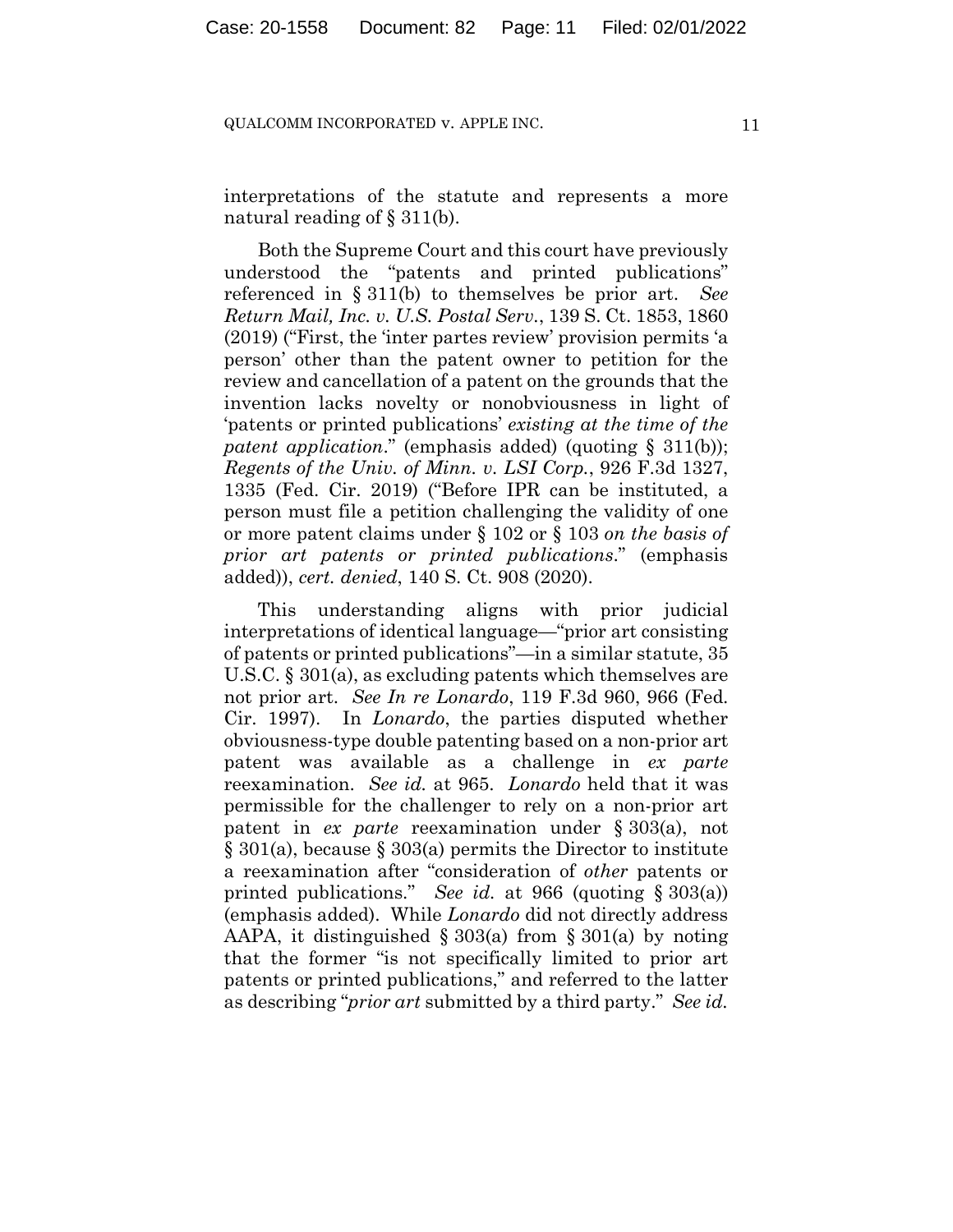at 966 (emphasis added). Other cases reflect *Lonardo*'s understanding of the meaning of "prior art consisting of patents or printed publications" in  $\S 301(a)$  as referring to prior art documents. *See e.g.*, *Return Mail*, 139 S. Ct. at 1859 (noting that § 301(a) permits any person at any time to cite to the Patent Office certain prior art that may "bea[r] on the patentability of any claim of a particular patent"); *Mikkelsen Graphic Eng'g, Inc. v. Zund Am., Inc.*, 541 F. App'x 964, 973–74 (Fed. Cir. 2013) (stating that § 301(a) limits "reexamination requests to arguments based on prior art patents or printed publications"); *In re NTP, Inc.*, 654 F.3d 1268, 1276 (Fed. Cir. 2011) ("During reexamination, the examiner reviews the claims in view of various prior art patents and printed publications."); *In re Swanson*, 540 F.3d 1368, 1375 (Fed. Cir. 2008) ("Any person may file a request for an ex parte reexamination of an issued patent based on prior art patents or printed publications."); *In re Freeman*, 30 F.3d 1459, 1468 (Fed. Cir. 1994) ("The reexamination statute provides that anyone at any time may request reexamination of any claim of a patent based upon prior art patents and printed publications." (citing 35 U.S.C. § 301)).

Neither party argues that Congress, in enacting the America Invents Act,<sup>10</sup> intended a different meaning of "prior art consisting of patents or printed publications" in  $\S 311(b)$  than that of  $\S 301(a)$ . We agree with Apple that, "[w]hen Congress enacted the 'prior art consisting of patents or printed publications' proviso for IPRs in section 311(b), it is presumed to have done so with reference to the same specialized provision in the reexamination statute." Appellee's Br. 38 (citing *Reno v. Koray*, 515 U.S. 50, 57 (1995)). Congress is also presumed to be aware of judicial decisions interpreting statutory language. *See Guerrero-*

<sup>10</sup> The AIA created *inter partes* reviews and enacted the language codified at  $\S 311(b)$ . AIA  $\S 6(a)$ .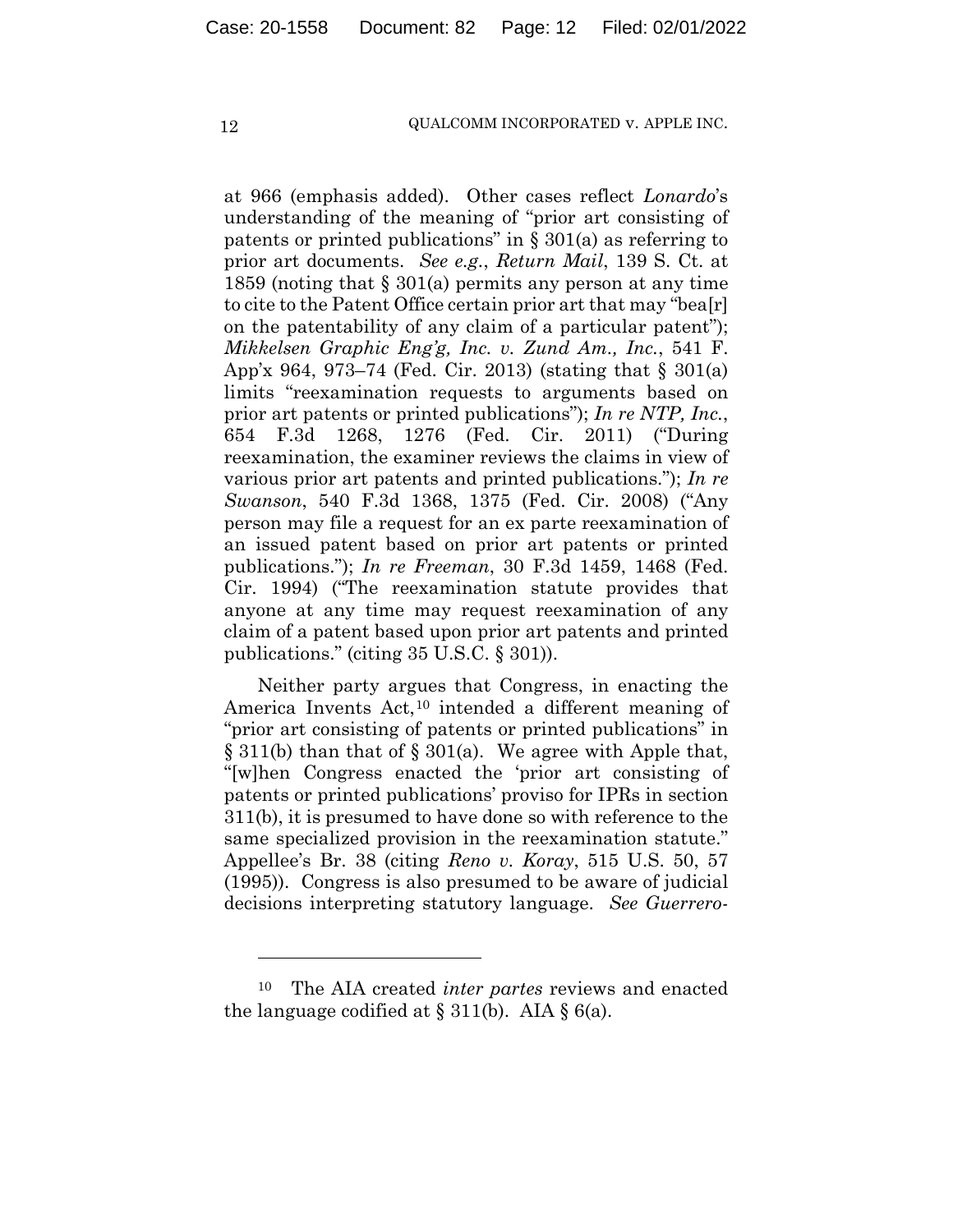*Lasprilla v. Barr*, 140 S. Ct. 1062, 1072 (2020). Given Congress's use of language identical to § 301(a), and the judicial interpretations of that statute at the time the AIA was enacted, the logical extension is that the patents and printed publications referenced in § 311(b) must themselves be prior art to the challenged patent. In other words, § 311(b) does not permit AAPA in this case to be the basis of a ground in an *inter partes* review, because it is not contained in a document that is a prior art patent or prior art printed publication.

## B

While, under § 311(b), AAPA contained in the challenged patent is not "prior art consisting of patents or printed publications," it does not follow that AAPA is categorically excluded from an *inter partes* review. Indeed, Qualcomm concedes that our precedent permits consideration of AAPA, at least to some extent, to challenge patent claims in an *inter partes* review. *See* Appellant's Reply Br. 15.

 We have held that "it is appropriate to rely on admissions in a patent's specification when assessing whether that patent's claims would have been obvious" in an *inter partes* review proceeding. *Koninklijke Philips N.V. v. Google LLC*, 948 F.3d 1330, 1339 (Fed. Cir. 2020) (citing *PharmaStem Therapeutics, Inc. v. ViaCell, Inc.*, 491 F.3d 1342, 1362 (Fed. Cir. 2007) ("Admissions in the specification regarding the prior art are binding on the patentee for purposes of a later inquiry into obviousness.")).11

<sup>11</sup> As recognized in *PharmaStem*, our precedent treats AAPA as binding on the patentee. *See Constant v. Advanced Micro-Devices, Inc.*, 848 F.2d 1560, 1570 (Fed. Cir. 1998) ("A statement in a patent that something is in the prior art is binding on the applicant and patentee for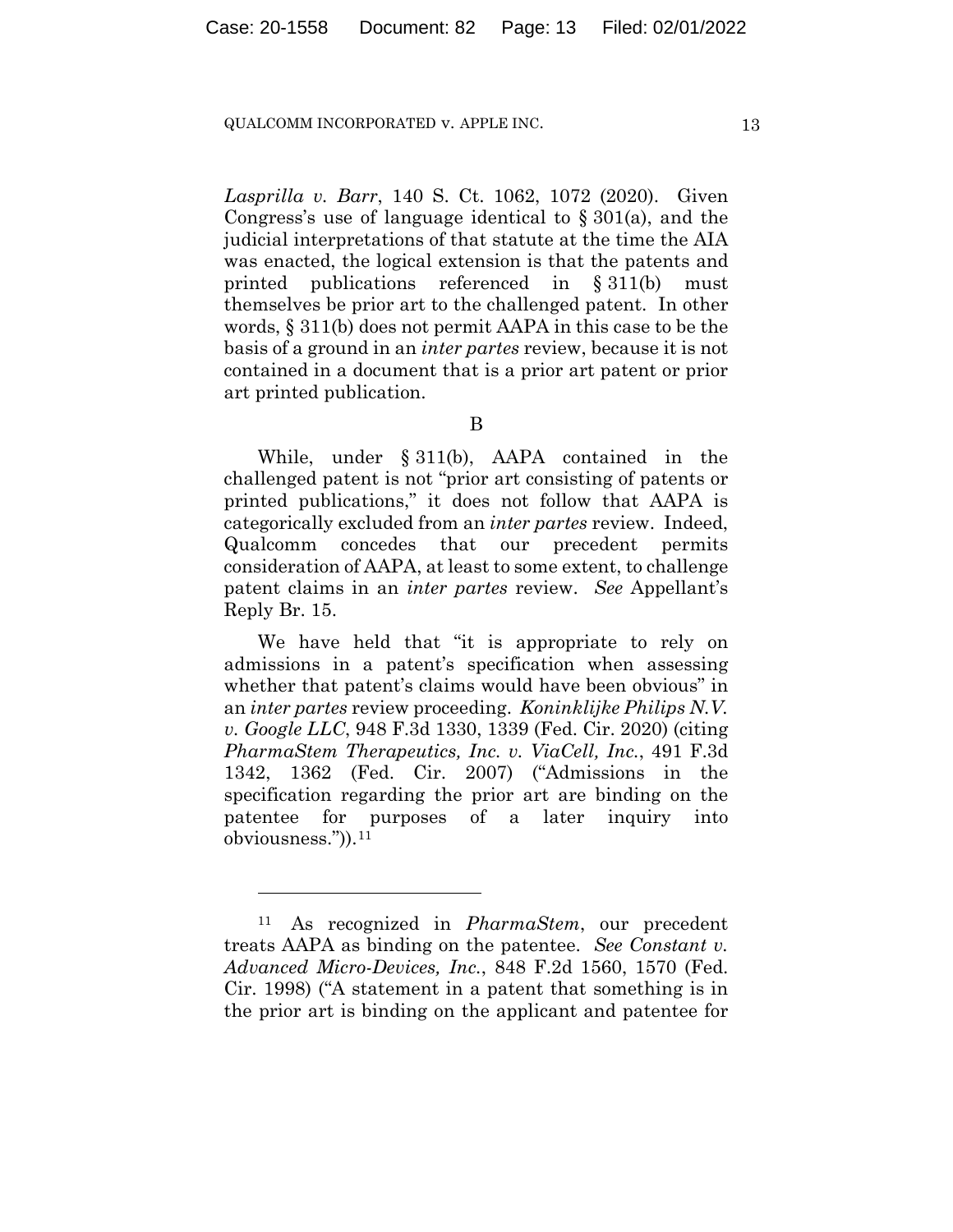That is because a petitioner may rely on evidence beyond prior art documents in an *inter partes* review, even if such evidence itself may not qualify as the "basis" for a ground set forth in a petition. *See* 35 U.S.C. § 312(a)(3)(B) (permitting the use of "affidavits or declarations of supporting evidence and opinions, if the petitioner relies on expert opinions");  $\S 314(a)$  (requiring the Director to consider "the *information* presented in the petition" when determining whether to institute *inter partes* review) (emphasis added); § 316(a)(3) (requiring the Director "establish∏ procedures for the submission of supplemental information after the petition is filed."); *Yeda Rsch. v. Mylan Pharms. Inc.*, 906 F.3d 1031, 1041 (Fed. Cir. 2018) (affirming PTO's reliance on a non-prior art document in *inter partes* review for limited purposes). Indeed, *Koninklijke Philips* specifically rejected an argument that the general knowledge of a skilled artisan may not be relied on in an *inter partes*  review because it does not constitute "prior art consisting of patents or printed publications" under § 311(b). *See* 948 F.3d at 1337 ("Regardless of the tribunal, the inquiry into whether any 'differences' between the invention and the prior art would have rendered the invention obvious to a skilled artisan necessarily depends on such artisan's

determinations of anticipation and obviousness."); *In re Fout*, 675 F.2d 297, 300 (CCPA 1982) ("Valid prior art may be created by the admissions of the parties."); *In re Nomiya*, 509 F.2d 566, 571 (CCPA 1975) ("By filing an application containing Figs. 1 and 2, labeled prior art, ipsissimis verbis, and statements explanatory thereof appellants have conceded what is to be considered as prior art in determining obviousness of their improvement."); *In re Rishoi*, 197 F.2d 342, 343–44 (CCPA 1952) (affirming the "refusal to allow [a] claim [] based upon an unequivocal admission in appellants' specification of what was old and well known in the art").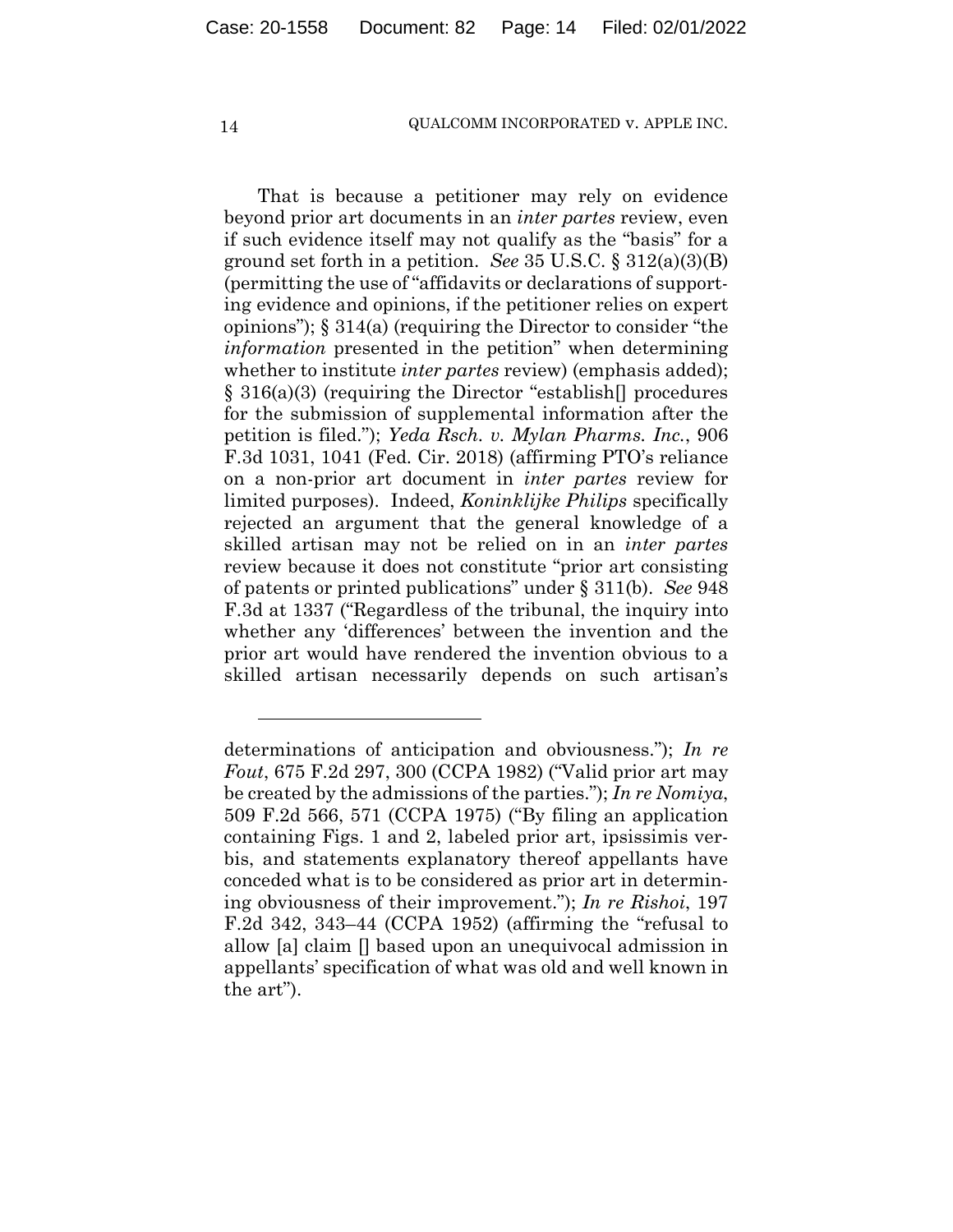knowledge."). In other words, the assessment of a claim's patentability is inextricably tied to a skilled artisan's knowledge and skill level.

As a patentee's admissions about the scope and content of the prior art provide a factual foundation as to what a skilled artisan would have known at the time of invention, *Randal Manufacturing v. Rea*, 733 F.3d 1355, 1362–63 (Fed. Cir. 2013), it follows that AAPA may be used in similar ways in an *inter partes* review, *see McCoy v. Heal Sys., LLC*, 850 F. App'x 785, 789 (Fed. Cir. 2021) ("The Board did not err by accepting the specification's own assertions of what is well known in the art . . . . By characterizing certain parts as conventional in the specification, the patentee effectively admits that such things would be known to a POSA."). Such uses include, for example, furnishing a motivation to combine, *see Randal Manufacturing*, 733 F.3d at 1363, or supplying a missing claim limitation, *Koninklijke Philips*, 948 F.3d at 1337–38. Thus, even though evidence such as expert testimony and party admissions are not themselves prior art references, they are permissible evidence in an *inter partes* review for establishing the background knowledge possessed by a person of ordinary skill in the art.

Moreover, the use of AAPA in an *inter partes* review proceeding is consistent with our understanding that Congress sought to create a streamlined administrative proceeding that avoided some of the more challenging types of prior art identified in 35 U.S.C. § 102, such as commercial sales and public uses, by restricting the "prior art" which may form a basis of a ground to prior art documents. In *OddzOn Prods., Inc. v. Just Toys, Inc.*, 122 F.3d 1396, 1401–02 (Fed. Cir. 1997), we held that "prior art," as referenced in 35 U.S.C.  $\S$  103, includes  $\S$  102(f), in addition to subsections (a), (b), (e), and (g), which "are clearly prior art provisions." We observed that § 102(a) and (b) identify, among other things, "prior patents and publications" as prior art. *Id.* As for other types of prior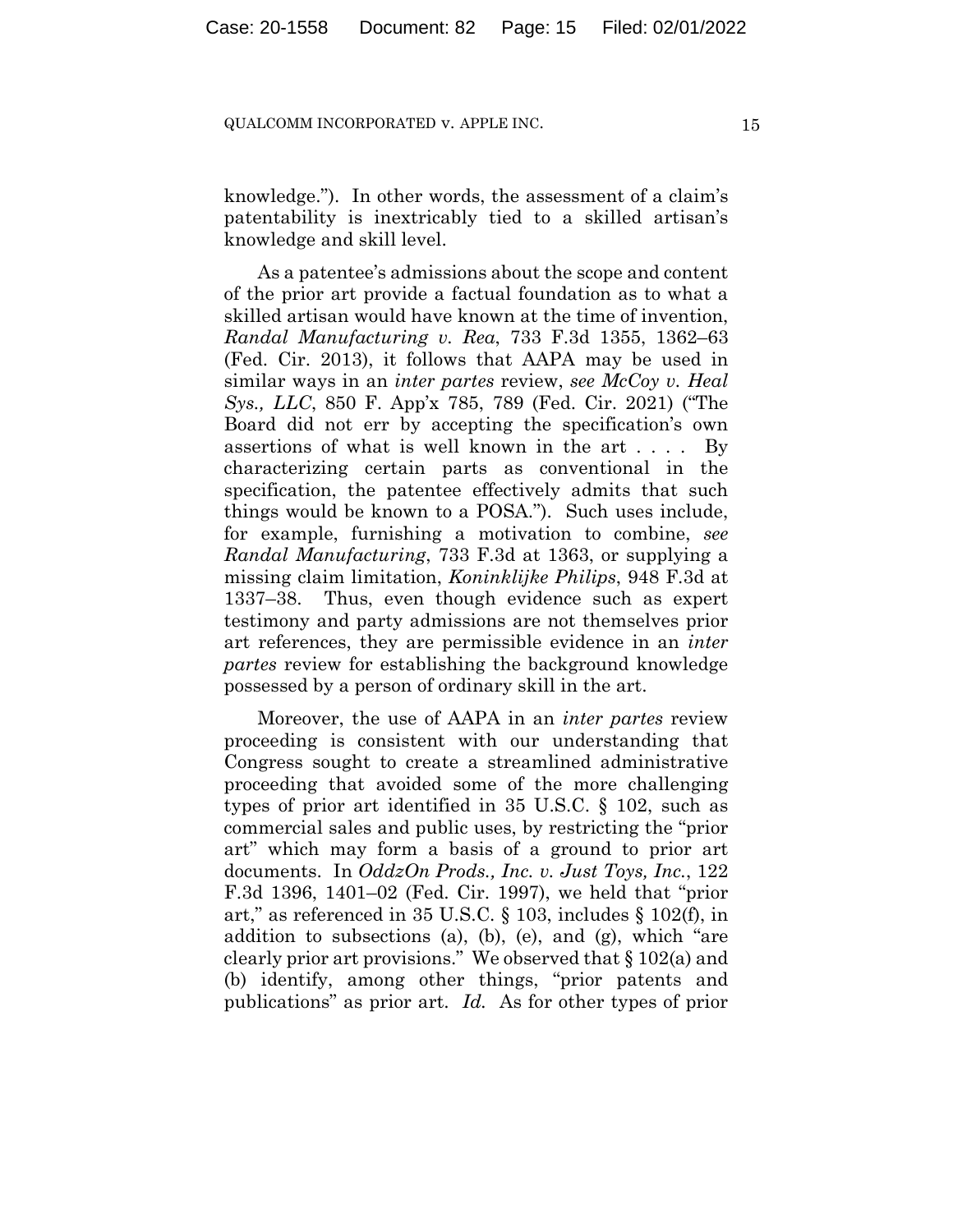art identified in § 102, we have explained, in the context of the reexamination statute, that "questions of public use and on sale were explicitly excluded by statute from those issues on which reexamination could be obtained." *Quad Envtl. Techs. Corp. v. Union Sanitary Dist.*, 946 F.2d 870, 875 (Fed. Cir. 1991). That is so because "[t]he congressional purpose in restricting reexamination to printed documents, 35 U.S.C. § 301, was to provide a cheaper and less time-consuming alternative to challenge patent validity on certain issues." *Id.* at n.7 (citing H.R. Rep. No. 1307 at 4). Holding a patentee to descriptions of the prior art made in its specification does not implicate the type of fact-intensive inquiries Congress was seeking to avoid.

 $\overline{C}$ 

Having determined that (i) the Board incorrectly interpreted § 311(b)'s "prior art consisting of patents or printed publications" to encompass AAPA contained in the challenged patent, but (ii) the use of AAPA can be permissible in an *inter partes* review, the next contested issue is whether AAPA improperly formed the "basis" of Apple's challenge. Because the Board did not address this question in its final written decision, we remand to allow the Board to address this issue in the first instance.

\* \* \*

 At bottom, Section 311 provides a limit on what prior art can be the basis for an *inter partes* review challenge and both the courts and the PTO must adhere to that limit. As explained above, AAPA may not form the "basis" of a ground in an *inter partes* review, and it is therefore impermissible for a petition to challenge a patent relying on solely AAPA without also relying on a prior art patent or printed publication. Here, we remand to the Board to determine whether Majcherczak forms the basis of Apple's challenge, or whether the validity challenge impermissibly violated the statutory limit in Section 311.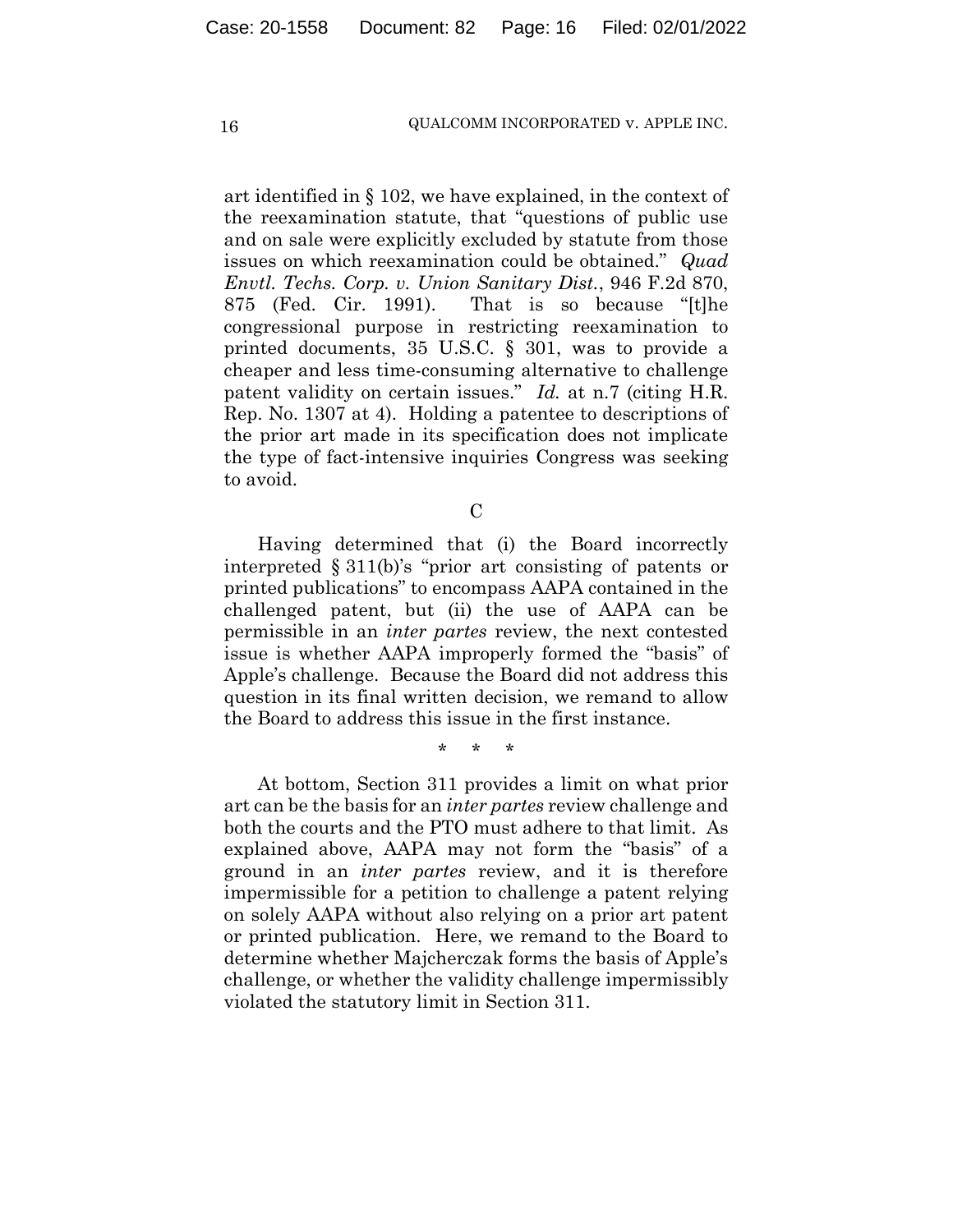Finally, we reject Apple's alternative ground for affirmance (which the Board likewise rejected) asserting the challenged claims are unpatentable based on the combination of Steinacker and Doyle or the combination of Steinacker, Doyle, and Park. Apple failed to show that the Board abused its discretion in determining that Apple's proposed motivation to combine Steinacker and Doyle based on "hysteresis" was untimely raised for the first time on reply. *See Intelligent Bio-Sys., Inc. v. Illumina Cambridge Ltd.*, 821 F.3d 1359, 1369 (Fed. Cir. 2016) ("It is of the utmost importance that petitioners in IPR proceedings adhere to the requirement that the initial petition identify with particularity the evidence that supports the grounds for the challenge to each claim."). As the Board correctly noted, Apple's petition contained a single paragraph discussing the motivation to combine Doyle with Steinacker, focusing on Doyle's relatively stable trip point. *See Board Op.* at \*66 (citing J.A. 224). Absent from that paragraph, and the entire petition, is any mention or argument related to hysteresis as a motivation to combine these references. *See* J.A. 214–240. Thus, Apple has failed to show that the Board's decision to not consider its hysteresis theory was legal error. *See Henny Penny Corp. v. Frymaster LLC*, 938 F.3d 1324, 1330 (Fed. Cir. 2019) ("Board did not abuse its discretion in holding [Petitioner] to its word and disregarding its new theory first raised in reply.").

 Moreover, the Board's finding that Apple's timely raised motivations to combine Doyle with Steinacker were insufficient to support an obviousness determination are supported by substantial evidence. We see no reversible error in the Board's finding that Apple failed to explain why a skilled artisan at the time of the invention would have considered a relatively stable trip point important enough to combine Doyle with Steinacker. *See Board Op.*  at \*71–74.